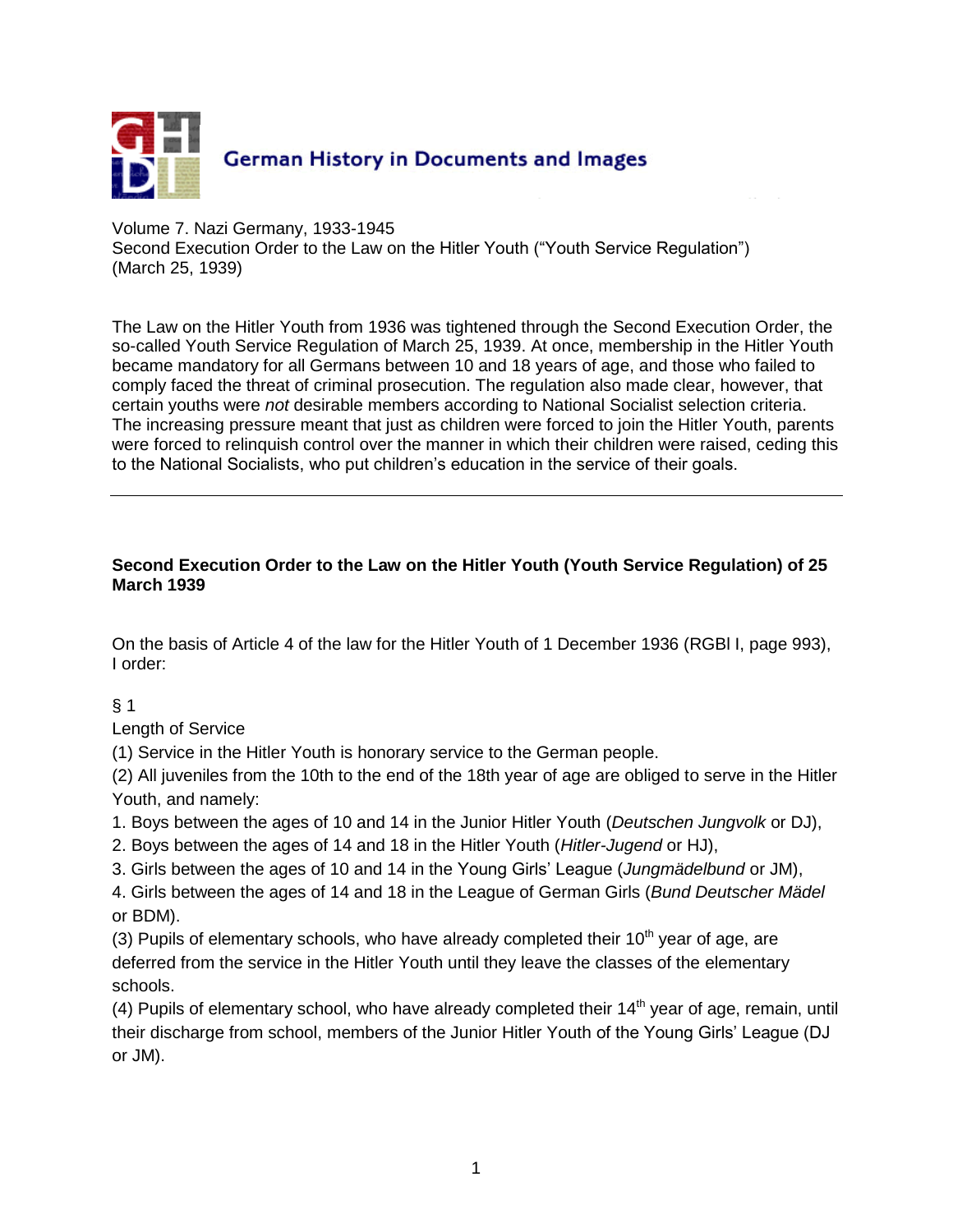## $§ 2$

Educational Authority

All boys and girls of the Hitler Youth are subject to a public-legal educational authority according to the provisions of regulations, decreed by the Fuehrer and Reich Chancellor.

## § 3

**Unworthiness** 

(1) Those juveniles are unworthy of membership in the Hitler Youth, and thus are excluded from the community of the Hitler Youth, who

1. Commit dishonorable acts,

2. Were dismissed from the Hitler Youth, before this law came into effect, because of dishonorable acts,

3. Who cause offense by their moral behavior in the Hitler Youth or in public, and thus injure the Hitler Youth.

 $[ \ldots ]$ 

# $§$  4

## **Unfitness**

(1) Juveniles, who have been found, in the opinion of a medical officer of the HJ or of a physician, commissioned by the HJ, to be unfit or only partially fit for service in the Hitler Youth, must be relieved altogether or partially from service in the Hitler Youth according to the medical decision.

## $[\ldots]$

## $§ 5$

Deferment and Exemption

(1) On request of the legal guardian or the HJ leader concerned, juveniles can in each case be deferred or exempted from service in the Hitler Youth up to the duration of one year, if they: 1. Are retarded considerably in their physical development,

2. In the judgment of the school principal cannot fulfill the demands of school without the exemption.

 $[\ldots]$ 

## $§ 6$

German Subjects of Non-German National Origin

(1) Juveniles of German citizenship, whose parents or father belong according to their own statement to the Danish or Polish ethnic groups, are to be exempted from membership in the Hitler Youth on request of those who are charged with their care. If several persons have the right and duty to care for the juvenile person, and not everyone of them makes the request, the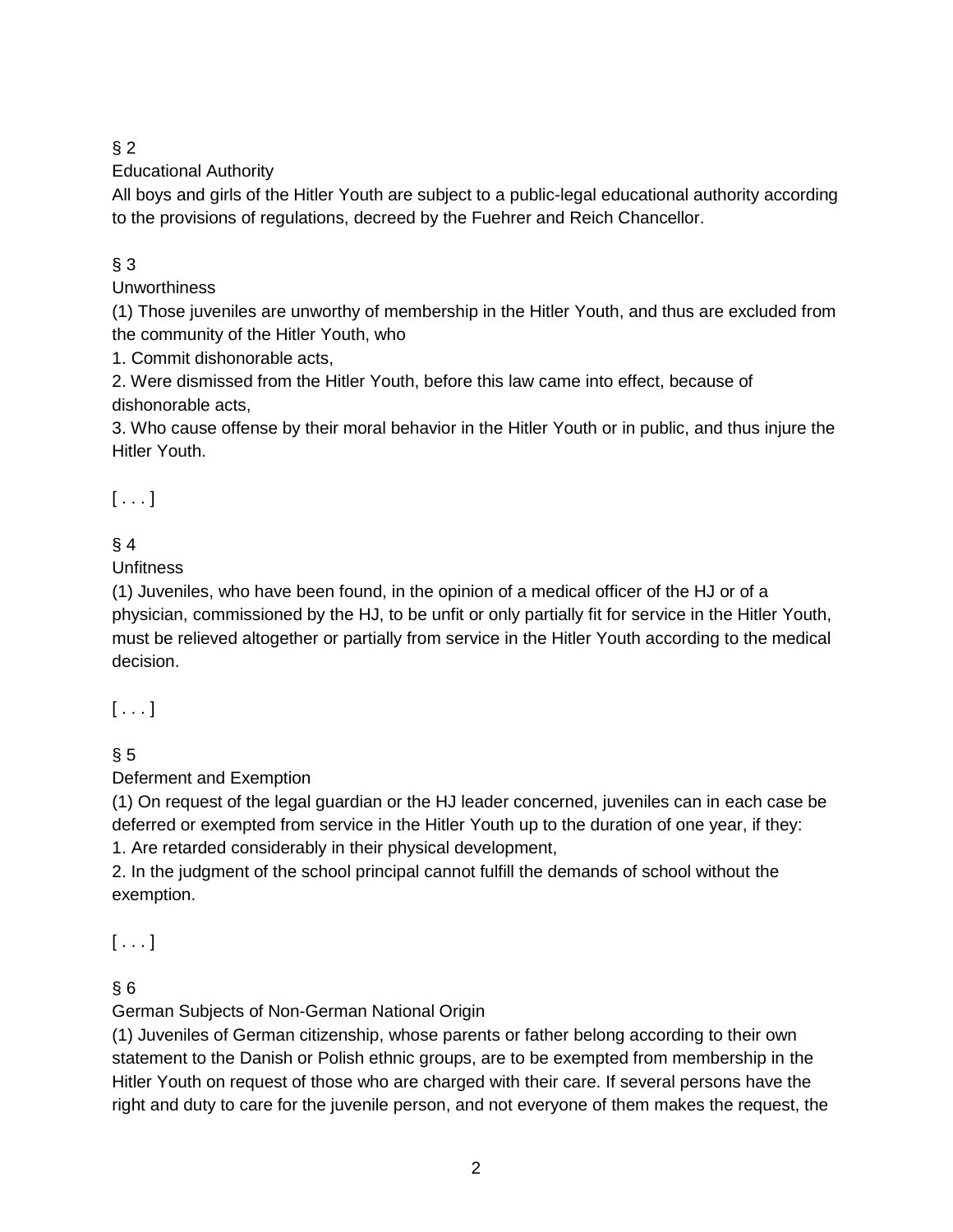juvenile may be exempted from membership in the Hitler Youth on request of those who are charged with their care, if the mother belongs according to her own statement to the Danish or Polish racial groups; they are to be exempted if the guardian agrees to the request.

 $[\ldots]$ 

## § 7

## Racial Requirements

Jews (Article 5 of the 1st proclamation to the law of Reich citizenship of 14 November 1935, RGBl I, page 1333) are excluded from the membership of the Hitler Youth.

## $[ . . . ]$

## § 9

## Registration and Induction

(1) All juveniles are to be registered with the respective Hitler Youth, leader for induction into the Hitler Youth before 15 March of the calendar year during which they complete their 10th year of age. If a juvenile fulfills the conditions for acceptance into the Hitler Youth (for instance release from official custody, receipt of citizenship, permanent residence in the German Reich) after this time, the juvenile is to be registered within one month after fulfillment of the conditions named. (2) The legal representative of the Juvenile is liable for the registration.

## $[ \ldots ]$

## § 12

Punitive Regulation

(1) A legal guardian will be punished with a fine up to 150 marks or with confinement if he intentionally acts against the provisions of Article 9 of this law.

(2) Whoever malevolently prevents or attempts to prevent a juvenile from serving in the Hitler Youth, will be punished with prison and fine, or with one of these punishments.

(3) Legal punitive action will only be taken on request of the youth leader of the German Reich. The request can be withdrawn.

(4) Juveniles can be forced by the respective local authorities, to fulfill the duties with which they are charged on the basis of this law, and of the implementative regulations issued for it.

## $[ \ldots ]$

Berlin, 25 March 1939

The Fuehrer and Reich Chancellor Adolf Hitler The Deputy of the Fuehrer R. Hess The Reich Minister and Chief of the Reich Chancellery Dr. Lammers